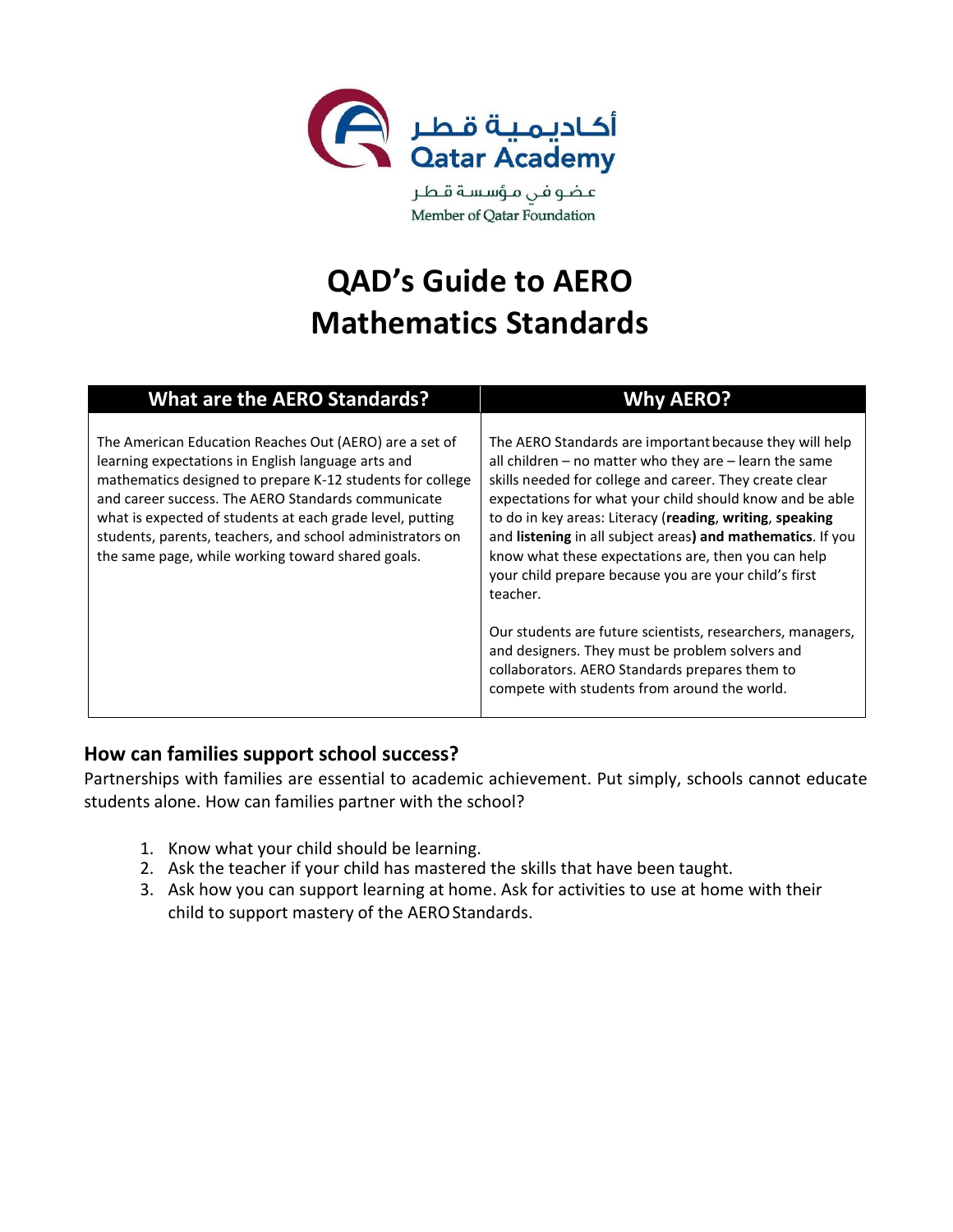

#### **KG AERO Standards**

#### Here are some key **Mathematics** skills being taught in Kindergarten.

|         | <b>Common Core Standard</b>                                                                                                                                                                                                                                                                                                                                                                                                                                                                                                                                                                               | Basically, this means your child can                                                                                   |
|---------|-----------------------------------------------------------------------------------------------------------------------------------------------------------------------------------------------------------------------------------------------------------------------------------------------------------------------------------------------------------------------------------------------------------------------------------------------------------------------------------------------------------------------------------------------------------------------------------------------------------|------------------------------------------------------------------------------------------------------------------------|
| K.CC.1  | Count to 100 by ones and by tens.                                                                                                                                                                                                                                                                                                                                                                                                                                                                                                                                                                         | Count to 100 by ones and tens.                                                                                         |
| K.CC.2  | Count forward beginning from a given number within the known<br>sequence (instead of having to begin at 1).                                                                                                                                                                                                                                                                                                                                                                                                                                                                                               | Count forward starting at a given number.                                                                              |
| K.CC.3  | Write numbers from 0 to 20. Represent a number of objects<br>with a written numeral 0-20 (with 0 representing a count of no<br>objects).                                                                                                                                                                                                                                                                                                                                                                                                                                                                  | Write numbers from 0 to 20. Write a number for a group of 0 to<br>20 objects.                                          |
| K.CC.4  | Understand the relationship between numbers and quantities;<br>connect counting to cardinality.<br>When counting objects, say the number names in the<br>a.<br>standard order, pairing each object with one and only one<br>number name and each number name with one and onlyone<br>object.<br>Understand that the last number name said tells the number<br>b.<br>of objects counted. The number of objects is the same<br>regardless of their arrangement or the order in which they<br>were counted.<br>Understand that each successive number name refers to a<br>c.<br>quantity that is one larger. | Put numbers in order.                                                                                                  |
| K.CC.5  | Count to answer "how many?" questions about as many as 20<br>things arranged in a line, a rectangular array, or a circle, or as<br>many as 10 things in a scattered configuration; given a number<br>from 1-20, count out that many objects.                                                                                                                                                                                                                                                                                                                                                              | Count out a number of objects between 1 and 20.                                                                        |
| K.CC.6  | Identify whether the number of objects in one group is greater<br>than, less than, or equal to the number of objects in another<br>group, e.g., by using matching and counting strategies. <sup>1</sup>                                                                                                                                                                                                                                                                                                                                                                                                   | Tell if a group of objects in one group is greater than, less than<br>or equal to a group of objects in another group. |
| K.OA.1  | Represent addition and subtraction with objects, fingers, mental<br>images, drawings2, sounds (e.g., claps), acting out situations,<br>verbal explanations, expressions, or equations.                                                                                                                                                                                                                                                                                                                                                                                                                    | Use objects, fingers and pictures to help show addition and<br>subtraction.                                            |
| K.NBT.1 | Compose and decompose numbers from 11 to 19 into ten ones<br>and some further ones, e.g., by using objects or drawings, and<br>record each composition or decomposition by a drawing or<br>equation (e.g., $18 = 10 + 8$ ); understand that these numbers are<br>composed of ten ones and one, two, three, four, five, six, seven,<br>eight, or nine ones.                                                                                                                                                                                                                                                | Use objects, drawings or equations to show tens and ones.                                                              |
| K.MD.2  | Directly compare two objects with a measurable attribute in<br>common, to see which object has "more of"/"less of" the<br>attribute, and describe the difference. For example, directly<br>compare the heights of two children and describe one child as<br>taller/shorter.                                                                                                                                                                                                                                                                                                                               | Compare how two objects are similar or different. (more of, less<br>of, taller, shorter)                               |
| K.MD.3  | Classify objects into given categories; count the numbers of<br>objects in each category and sort the categories by count. <sup>3</sup>                                                                                                                                                                                                                                                                                                                                                                                                                                                                   | Place objects into categories.                                                                                         |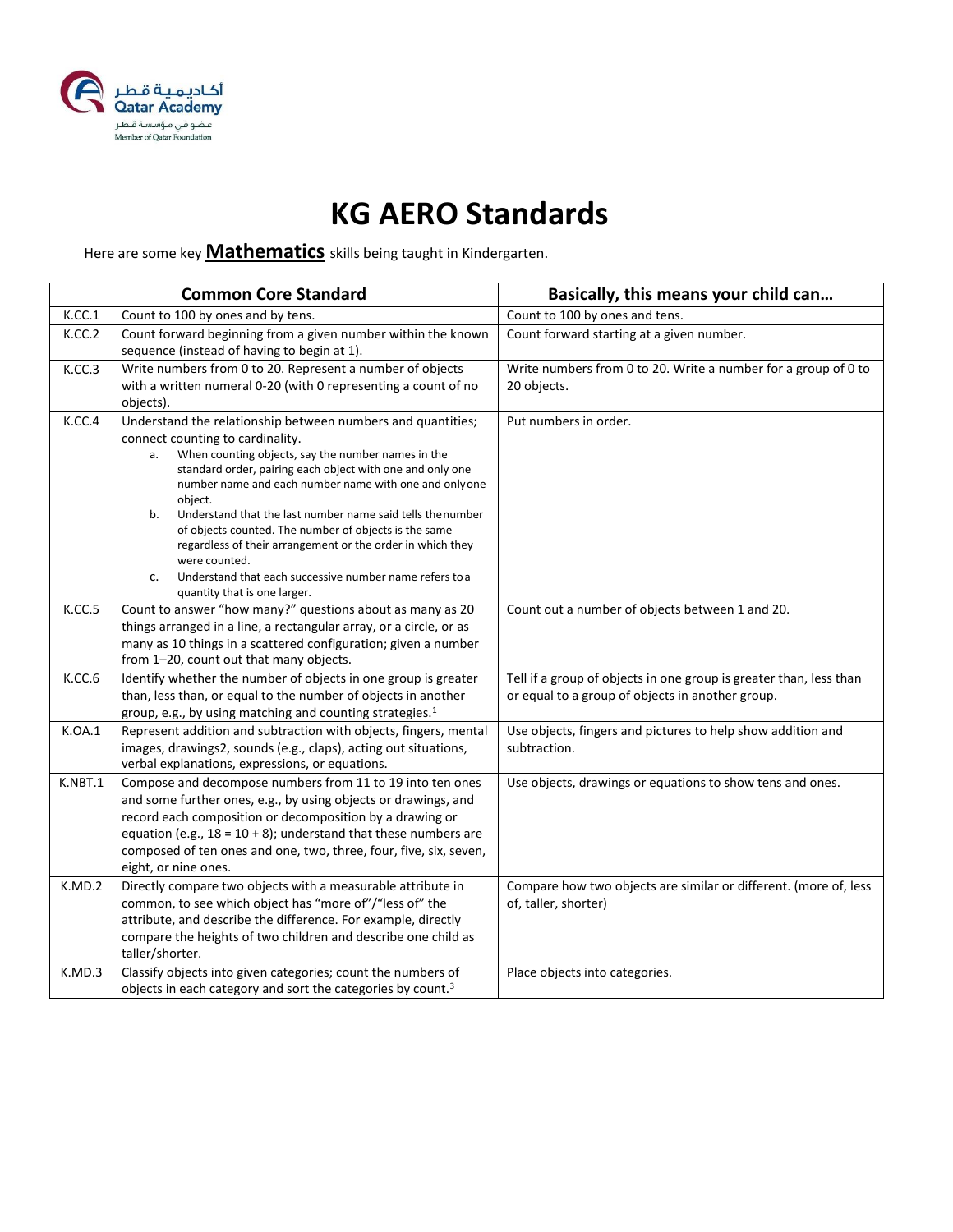

#### **Grade 1 AERO Standards**

Here are some key **Mathematics** skills being taught in 1st Grade.

|         | <b>Common Core Standard</b>                                                                 | Basically, this means your child can                       |
|---------|---------------------------------------------------------------------------------------------|------------------------------------------------------------|
| 1.0A.1  | Use addition and subtraction within 20 to solve word problems                               | Use strategies to solve addition and subtraction word      |
|         | involving situations of adding to, taking from, putting together,                           | problems.                                                  |
|         | taking apart, and comparing, with unknowns in all positions,                                |                                                            |
|         | e.g., by using objects, drawings, and equations with a symbol                               |                                                            |
|         | for the unknown number to represent the problem.                                            |                                                            |
| 1.0A.2  | Solve word problems that call for addition of three whole                                   | Solve word problems by adding 3 whole numbers.             |
|         | numbers whose sum is less than or equal to 20, e.g., by using                               |                                                            |
|         | objects, drawings, and equations with a symbol for the                                      |                                                            |
|         | unknown number to represent the problem.                                                    |                                                            |
| 1.NBT.1 | Count to 120, starting at any number less than 120. In this                                 | Count to 120.                                              |
|         | range, read and write numerals and represent a number of<br>objects with a written numeral. |                                                            |
| 1.NBT.2 | Understand that the two digits of a two-digit number represent                              | Tell how many tens and how many ones are in a number.      |
|         | amounts of tens and ones. Understand the following as special                               |                                                            |
|         | cases:                                                                                      |                                                            |
|         | 10 can be thought of as a bundle of ten ones - called a<br>a.                               |                                                            |
|         | "ten."                                                                                      |                                                            |
|         | The numbers from 11 to 19 are composed of a ten and<br>b.                                   |                                                            |
|         | one, two,                                                                                   |                                                            |
|         | three, four, five, six, seven, eight, or nine ones.                                         |                                                            |
|         | The numbers 10, 20, 30, 40, 50, 60, 70, 80, 90 refer to<br>c.                               |                                                            |
|         | one, two, three, four, five, six, seven, eight, or nine tens                                |                                                            |
|         | (and 0 ones).                                                                               |                                                            |
| 1.NBT.3 | Compare two two-digit numbers based on meanings of the                                      | Compare two-digit numbers using $\lt$ , =, and $\gt$ .     |
|         | tens and ones digits, recording the results of comparisons with                             |                                                            |
|         | the symbols $>$ , $=$ , and $<$ .                                                           |                                                            |
| 1.NBT.5 | Given a two-digit number, mentally find 10 more or 10 less                                  | Find 10 more or 10 less in their head.                     |
|         | than the number, without having to count; explain the<br>reasoning used.                    |                                                            |
| 1.MD.1  | Order three objects by length; compare the lengths of two                                   | Put three objects in order from longest to shortest.       |
|         | objects indirectly by using a third object.                                                 |                                                            |
| 1.MD.2  | Express the length of an object as a whole number of length                                 | Tell the length of an object using whole numbers.          |
|         | units, by laying multiple copies of a shorter object (the length                            |                                                            |
|         | unit) end to end; understand that the length measurement of                                 |                                                            |
|         | an object is the number                                                                     |                                                            |
|         | of same-size length units that span it with no gaps or overlaps.                            |                                                            |
|         | Limit to contexts where the object being measured is spanned                                |                                                            |
|         | by a whole number of length units with no gaps or overlaps.                                 |                                                            |
| 1.MD.3  | Tell and write time in hours and half-hours using analog and                                | Tell and write time in hours and half-hours using a clock. |
|         | digital clocks.                                                                             |                                                            |
| 1.MD.4  | Organize, represent, and interpret data with up to three                                    | Organize, understand and answer questions about data.      |
|         | categories; ask and answer questions about the total number                                 |                                                            |
|         | of data points, how many in each category, and how many                                     |                                                            |
|         | more or less are in one category than in another.                                           |                                                            |
| 1.G.1   | Distinguish between defining attributes (e.g., triangles are                                | Tell about, build, and draw shapes.                        |
|         | closed and three-sided) versus non-defining attributes (e.g.,                               |                                                            |
|         | color, orientation, overall size); build and draw shapes to                                 |                                                            |
|         | possess defining attributes.                                                                |                                                            |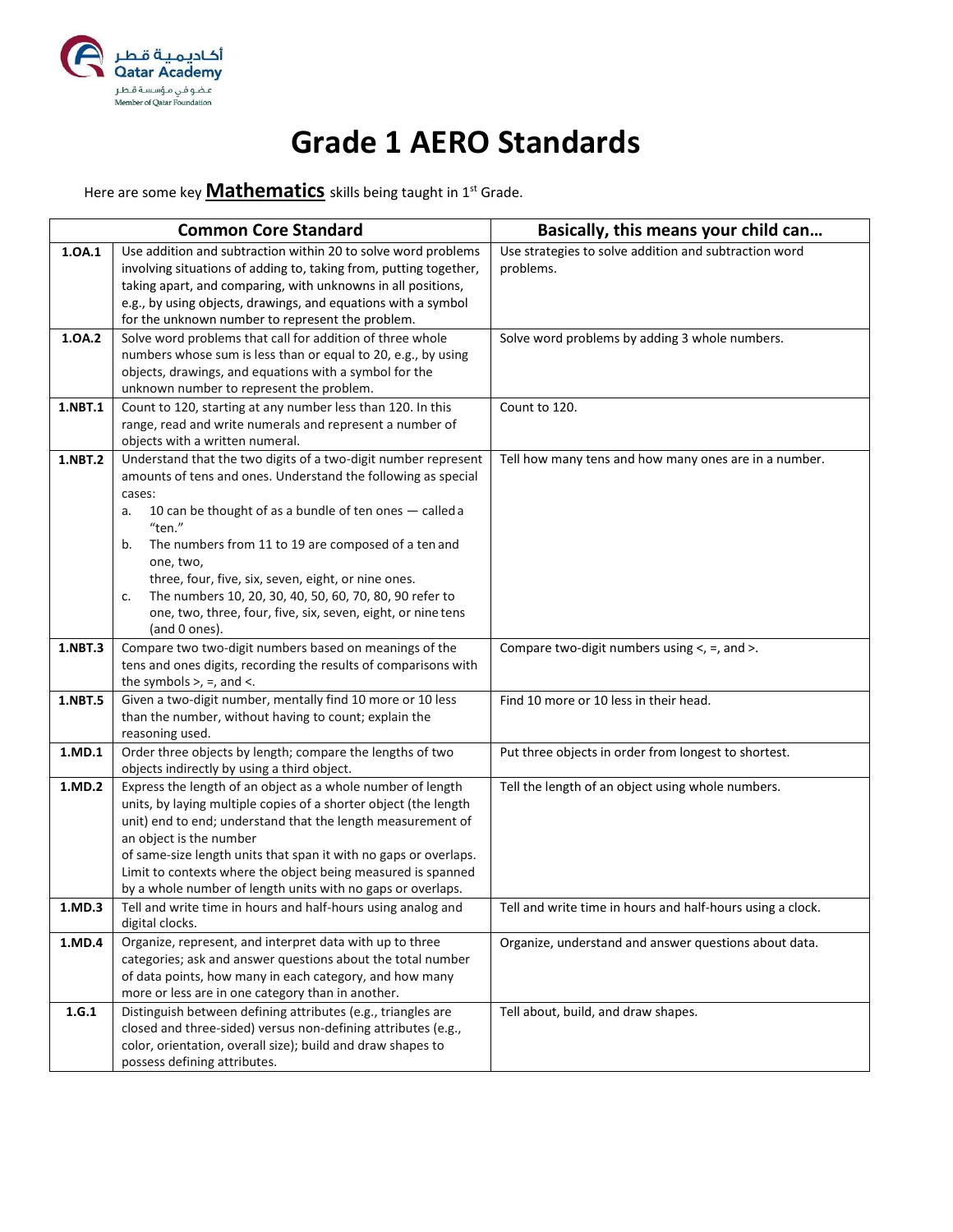

#### **Grade 2 AERO Standards**

Here are some key **Mathematics** skills being taught in 2nd Grade.

|         | <b>Common Core Standard</b>                                                                                                                                                                                                                                                                                                                      | Basically, this means your child can                               |
|---------|--------------------------------------------------------------------------------------------------------------------------------------------------------------------------------------------------------------------------------------------------------------------------------------------------------------------------------------------------|--------------------------------------------------------------------|
| 2.0A.1  | Use addition and subtraction within 100 to solve one- and<br>two-step word problems involving situations of adding to,<br>taking from, putting together, taking apart, and comparing,<br>with unknowns in all positions, e.g., by using drawings and<br>equations with a symbol for the unknown number to<br>represent the problem. <sup>1</sup> | Use strategies to solve addition and subtraction word<br>problems. |
| 2.0A.2  | Fluently add and subtract within 20 using mental strategies. <sup>2</sup><br>By end of Grade 2, know from memory all sums of two one-<br>digit numbers.                                                                                                                                                                                          | Quickly recall their addition and subtraction facts.               |
| 2.0A.3  | Determine whether a group of objects (up to 20) has an odd or<br>even number of members, e.g., by pairing objects or counting<br>them by 2s; write an equation to express an even number as a<br>sum of two equal addends.                                                                                                                       | Group objects to tell if a number is odd or even.                  |
| 2.0A.4  | Use addition to find the total number of objects arranged in<br>rectangular arrays with up to 5 rows and up to 5 columns;<br>write an equation to express the total as a sum of equal<br>addends.                                                                                                                                                | Use repeated addition to help me understand multiplication.        |
| 2.NBT.2 | Count within 1000; skip-count by 5s, 10s, and 100s.                                                                                                                                                                                                                                                                                              | Count to 1,000 using 1s, 5s, 10s and 100s.                         |
| 2.NBT.4 | Compare two three-digit numbers based on meanings of the<br>hundreds, tens, and ones digits, using >, =, and < symbols to<br>record the results of comparisons.                                                                                                                                                                                  | Compare three-digit numbers using <, =, and >.                     |
| 2.NBT.5 | Fluently add and subtract within 100 using strategies based on<br>place value, properties of operations, and/or the relationship<br>between addition and subtraction.                                                                                                                                                                            | Add and subtract three-digit numbers.                              |
| 2.NBT.8 | Mentally add 10 or 100 to a given number 100-900, and<br>mentally subtract 10 or 100 from a given number 100-900.                                                                                                                                                                                                                                | Add and subtract tens and hundreds in their head.                  |
| 2.MD.7  | Tell and write time from analog and digital clocks to the<br>nearest five minutes, using a.m. and p.m.                                                                                                                                                                                                                                           | Tell time to five minutes and understand a.m. and p.m.             |
| 2.MD.8  | Solve word problems involving dollar bills, quarters, dimes,<br>nickels, and pennies, using \$ and ¢ symbols appropriately.<br>Example: If you have 2 dimes and 3 pennies, how many cents<br>do you have?                                                                                                                                        | Count money to help solve word problems.                           |
| 2.G.1   | Recognize and draw shapes having specified attributes, such<br>as a given number of angles or a given number of equal<br>faces.5 Identify triangles, quadrilaterals, pentagons, hexagons,<br>and cubes.                                                                                                                                          | Name and draw shapes.                                              |
| 2.G.2   | Partition a rectangle into rows and columns of same-size<br>squares and count to find the total number of them.                                                                                                                                                                                                                                  | Find the area of a rectangle.                                      |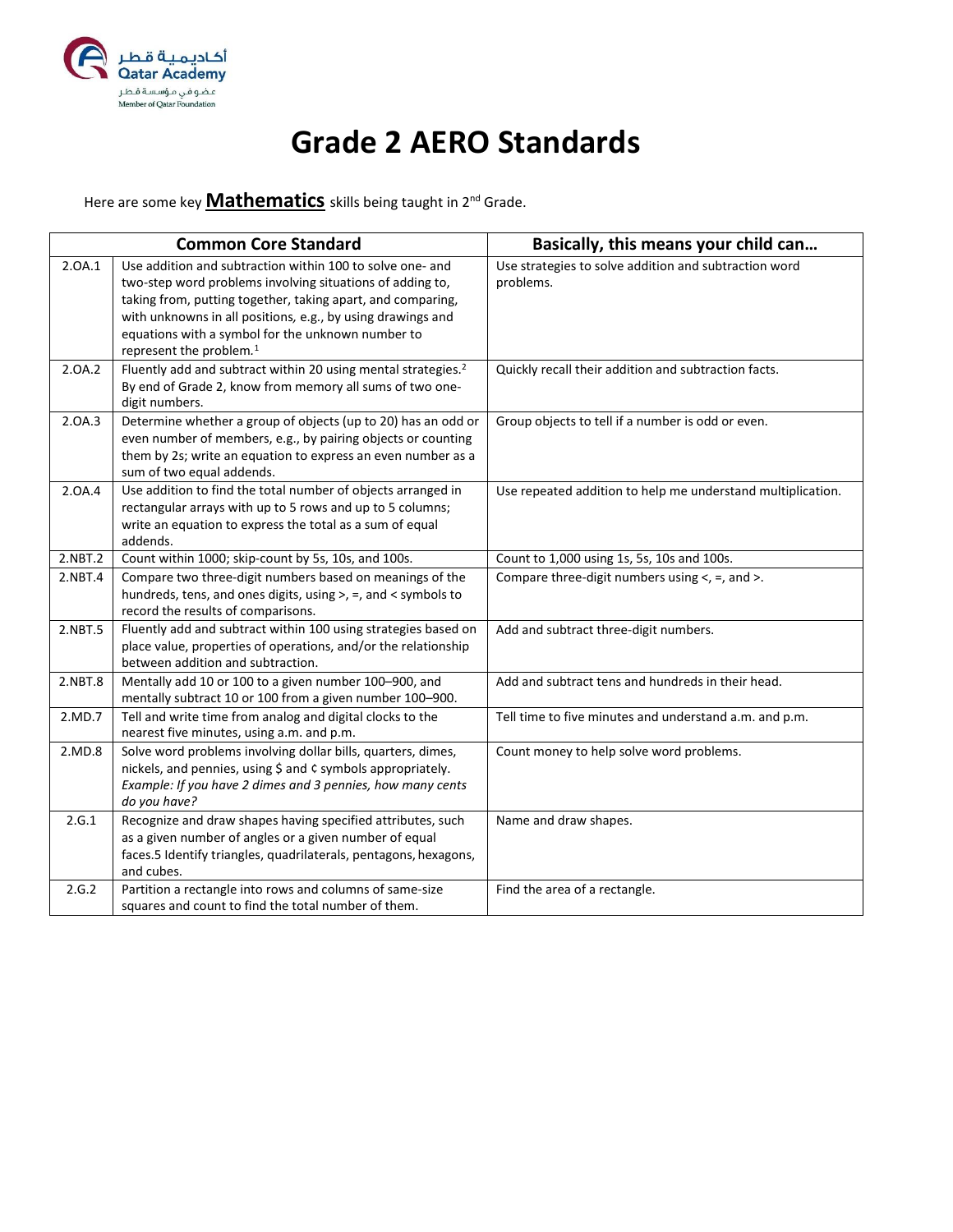

## **Grade 3 AERO Standards**

Here are some key **Mathematics** skills being taught in 3rd Grade.

|         | <b>Common Core Standard</b>                                                                                                                                                                                                                                                                                                                                                                                                                                                                                                                                                                        | Basically, this means your child can                                                                                                                               |
|---------|----------------------------------------------------------------------------------------------------------------------------------------------------------------------------------------------------------------------------------------------------------------------------------------------------------------------------------------------------------------------------------------------------------------------------------------------------------------------------------------------------------------------------------------------------------------------------------------------------|--------------------------------------------------------------------------------------------------------------------------------------------------------------------|
| 3.0A.1  | Interpret products of whole numbers, e.g., interpret $5 \times 7$ as<br>the total number of objects in 5 groups of 7 objects each. For<br>example, describe a context in which a total number of<br>objects can be expressed as $5 \times 7$ .                                                                                                                                                                                                                                                                                                                                                     | Understand multiplication by thinking about groups of<br>objects.                                                                                                  |
| 3.0A.2  | Interpret whole-number quotients of whole numbers, e.g.,<br>interpret $56 \div 8$ as the number of objects in each share when<br>56 objects are partitioned equally into 8 shares, or as a<br>number of shares when 56 objects are partitioned into equal<br>shares of 8 objects each. For example, describe a context in<br>which a number of shares or a number of groups can be<br>expressed as $56 \div 8$ .                                                                                                                                                                                   | Understand division by thinking about how one group can be<br>divided into smaller groups.                                                                         |
| 3.0A.3  | Use multiplication and division within 100 to solve word<br>problems in situations involving equal groups, arrays, and<br>measurement quantities, e.g., by using drawings and<br>equations with a symbol for the unknown number to<br>represent the problem. <sup>1</sup>                                                                                                                                                                                                                                                                                                                          | Use what they know about multiplication and division to solve<br>word problems.                                                                                    |
| 3.0A.5  | Apply properties of operations as strategies to multiply and<br>divide. <sup>2</sup> Examples: If $6 \times 4 = 24$ is known, then $4 \times 6 = 24$ is<br>also known. (Commutative property of multiplication.) $3 \times 5 \times$<br>2 can be found by $3 \times 5 = 15$ , then $15 \times 2 = 30$ , or by $5 \times 2 =$<br>10, then $3 \times 10 = 30$ . (Associative property of multiplication.)<br>Knowing that $8 \times 5 = 40$ and $8 \times 2 = 16$ , one can find $8 \times 7$ as 8<br>$\times$ (5 + 2) = (8 $\times$ 5) + (8 $\times$ 2) = 40 + 16 = 56. (Distributive<br>property.) | Use the Commutative property of multiplication. (If $6 \times 4 = 24$ ,<br>then $4 \times 6 = 24.$                                                                 |
| 3.0A.8  | Solve two-step word problems using the four operations.<br>Represent these problems using equations with a letter<br>standing for the unknown quantity. Assess the<br>reasonableness of answers using mental computation and<br>estimation strategies including rounding. <sup>3</sup>                                                                                                                                                                                                                                                                                                             | Use addition, subtraction, multiplication and division to solve<br>all kinds of word problems and then use mental math to<br>decide if the answers are reasonable. |
| 3.NBT.1 | Use place value understanding to round whole numbers to<br>the nearest 10 or 100.                                                                                                                                                                                                                                                                                                                                                                                                                                                                                                                  | Round numbers to the nearest ten or 100.                                                                                                                           |
| 3.NBT.2 | Fluently add and subtract within 1000 using strategies and<br>algorithms based on place value, properties of operations,<br>and/or the relationship between addition and subtraction.                                                                                                                                                                                                                                                                                                                                                                                                              | Add and subtract numbers within 1000.                                                                                                                              |
| 3.NF.1  | Understand a fraction 1/b as the quantity formed by 1 part<br>when a whole is partitioned into b equal parts; understand a<br>fraction a/b as the quantity formed by a parts of size 1/b.                                                                                                                                                                                                                                                                                                                                                                                                          | Show and understand that fractions are equal parts of a<br>whole.                                                                                                  |
| 3.MD.1  | Tell and write time to the nearest minute and measure time<br>intervals in minutes. Solve word problems involving addition<br>and subtraction of time intervals in minutes, e.g., by<br>representing the problem on a number line diagram.                                                                                                                                                                                                                                                                                                                                                         | Tell and write time to the nearest minute.                                                                                                                         |
| 3.MD.8  | Solve real world and mathematical problems involving<br>perimeters of polygons, including finding the perimeter given<br>the side lengths, finding an unknown side length, and<br>exhibiting rectangles with the same perimeter and different<br>areas or with the same area and different perimeters.                                                                                                                                                                                                                                                                                             | Solve real world math problems using what they know about<br>the perimeter of shapes.                                                                              |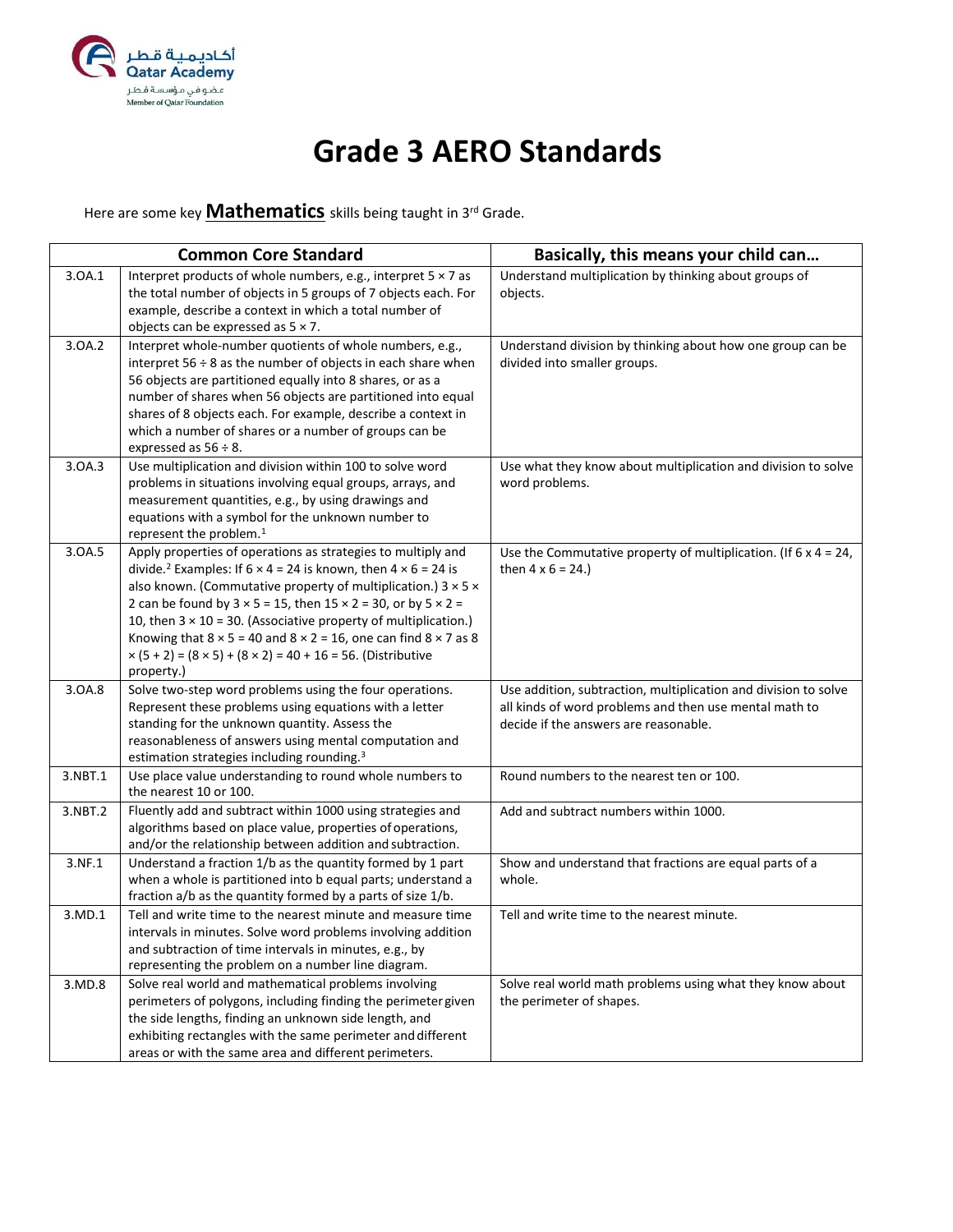

## **Grade 4 AERO Standards**

Here are some key **Mathematics** skills being taught in 4th Grade.

|         | <b>Common Core Standard</b>                                                                                                                                                                                                                                                                                                                                                                        | Basically, this means your child can                                                                                                                                   |
|---------|----------------------------------------------------------------------------------------------------------------------------------------------------------------------------------------------------------------------------------------------------------------------------------------------------------------------------------------------------------------------------------------------------|------------------------------------------------------------------------------------------------------------------------------------------------------------------------|
| 4.0A.1  | Interpret a multiplication equation as a comparison, e.g., interpret<br>$35 = 5 \times 7$ as a statement that 35 is 5 times as many as 7 and 7<br>times as many as 5. Represent verbal statements of multiplicative<br>comparisons as multiplication equations.                                                                                                                                    | Understand that multiplication fact problems can be seen as<br>comparisons of groups (e.g., $24 = 4 \times 6$ can be thought of as 4<br>groups of 6 or 6 groups of 4). |
| 4.0A.2  | Multiply or divide to solve word problems involving multiplicative<br>comparison, e.g., by using drawings and equations with a symbol<br>for the unknown number to represent the problem, distinguishing<br>multiplicative comparison from additive comparison. <sup>1</sup>                                                                                                                       | Multiply or divide to solve word problems by using drawings or<br>writing equations and solving for a missing number.                                                  |
| 4.0A.3  | Solve multistep word problems posed with whole numbers and<br>having whole-number answers using the four operations, including<br>problems in which remainders must be interpreted. Represent<br>these problems using equations with a letter standing for the<br>unknown quantity. Assess the reasonableness of answers using<br>mental computation and estimation strategies including rounding. | Use what he knows about addition, subtraction, multiplication<br>and division to solve multi-step word problems involving whole<br>numbers.                            |
| 4.NBT.2 | Read and write multi-digit whole numbers using base-ten<br>numerals, number names, and expanded form. Compare two<br>multi-digit numbers based on meanings of the digits in each place,<br>using >, =, and < symbols to record the results of comparisons.                                                                                                                                         | Read and write larger whole numbers using numerals, words<br>and in expanded form.                                                                                     |
| 4.NBT.2 | Read and write multi-digit whole numbers using base-ten<br>numerals, number names, and expanded form. Compare two<br>multi-digit numbers based on meanings of the digits in each place,<br>using >, =, and < symbols to record the results of comparisons.                                                                                                                                         | Compare two large numbers using symbols to show the<br>comparison.                                                                                                     |
| 4.NBT.3 | Use place value understanding to round multi-digit whole numbers<br>to any place.                                                                                                                                                                                                                                                                                                                  | Round large whole numbers to any place.                                                                                                                                |
| 4.NBT.4 | Fluently add and subtract multi-digit whole numbers using the<br>standard algorithm.                                                                                                                                                                                                                                                                                                               | Add and subtract large numbers.                                                                                                                                        |
| 4.NBT.5 | Multiply a whole number of up to four digits by a one-digit whole<br>number, and multiply two two-digit numbers, using strategies<br>based on place value and the properties of operations. Illustrate<br>and explain the calculation by using equations, rectangular arrays,<br>and/or area models.                                                                                               | Multiply a whole number up to four digits by a one-digit whole<br>number.                                                                                              |
| 4.NBT.5 | Multiply a whole number of up to four digits by a one-digit whole<br>number, and multiply two two-digit numbers, using strategies<br>based on place value and the properties of operations. Illustrate<br>and explain the calculation by using equations, rectangular arrays,<br>and/or area models.                                                                                               | Multiply two two-digit numbers.                                                                                                                                        |
| 4.MD.3  | Apply the area and perimeter formulas for rectangles in real world<br>and mathematical problems. For example, find the width of a<br>rectangular room given the area of the flooring and the length, by<br>viewing the area formula as a multiplication equation with an<br>unknown factor.                                                                                                        | Use what she knows about area and perimeter to solve real<br>world problems involving rectangles.                                                                      |
| 4.G.1   | Draw points, lines, line segments, rays, angles (right, acute,<br>obtuse), and perpendicular and parallel lines. Identify these in two-<br>dimensional figures.                                                                                                                                                                                                                                    | Identify and draw points, lines, line segments, rays, angles and<br>perpendicular & parallel lines.                                                                    |